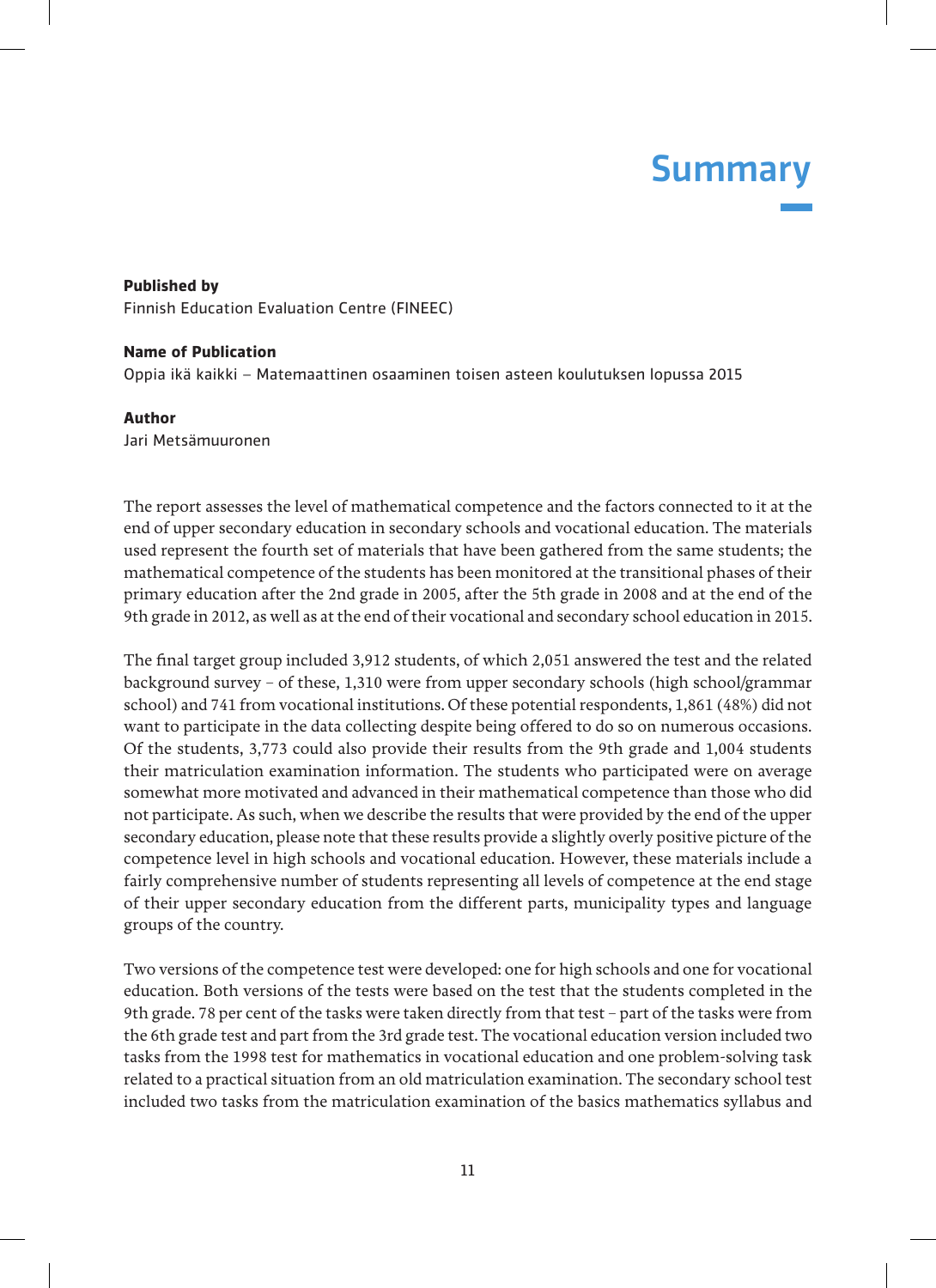two from the matriculation examination of the advanced mathematics syllabus. In addition to completing the tasks, the students answered a background survey. Information on the number of completed courses and the competence of those students that did not participate in the data collection were gathered from school and institution registers. Matriculation examination grading information was also utilised as additional material.

When evaluated as a whole, there is a clear increase in mathematic competence during the upper secondary education. A large part of this increase can be explained by the effect of the advanced syllabus courses in mathematics in high schools. There is a clear difference in competence between the basic and advanced syllabus mathematics in high school as well as between high schools and vocational education. Even though the differences between the educational forms are already great at the beginning of the upper secondary education due to selection, they grow as studies progress.

From the point of view of longitudinal materials, it is apparent that the differentiation in mathematical proficiency happens during the early school years, but this differentiation is especially apparent when arriving in the upper classes of basic education in the 9th grade and continuing from there on out until the end of the upper secondary level. The mathematical competence level of those vocational education students and secondary school students that only completed the minimum number of courses remained at the level that they achieved during the 9th grade.

Men are markedly more successful in mathematics than women by the end of the upper secondary education. The competence of women in secondary schools trails men by approximately one year, and by two years in vocational education. By the end of the upper secondary education, 27 per cent of the most mathematically proficient students are women and 73 per cent are men. In every proficiency level group, female students felt markedly more negative emotions on a larger scale during their studies and, except for the very best students, their self-efficacy was lower than that of male students'.

Different language groups provide the chance of achieving an equal mathematical competence level. Swedish-speaking students rose to the level of Finnish-speaking students from clearly weaker starting points and achieved the level of Finnish-speakers by the beginning of the 6th grade, after which there were no differences between any of the groups that were studied. The change has been especially major in the non-urban areas of the former province of Southern Finland.

The differences between secondary school students can largely be explained by the number of mathematics courses chosen during secondary school and the grades received: with the minimum number of courses, the 9th grade competence level in mathematics can barely be maintained, but for those students that completed over 13 courses and received at least a mark 8 (good), there is a clear rise in their competence level – 84 PISA scale units on average. In secondary schools, it is obvious that the competence required for a good grade is very different for basic and advanced syllabus courses. The competence of those students that complete the minimum number of basic syllabus courses (6 courses) and receive a mark 10 (the highest possible) is equivalent to the competence of those students that complete the advanced syllabus (12 courses or more) with a mark 6–7 (lower than "good"). The competence of those students that complete more than the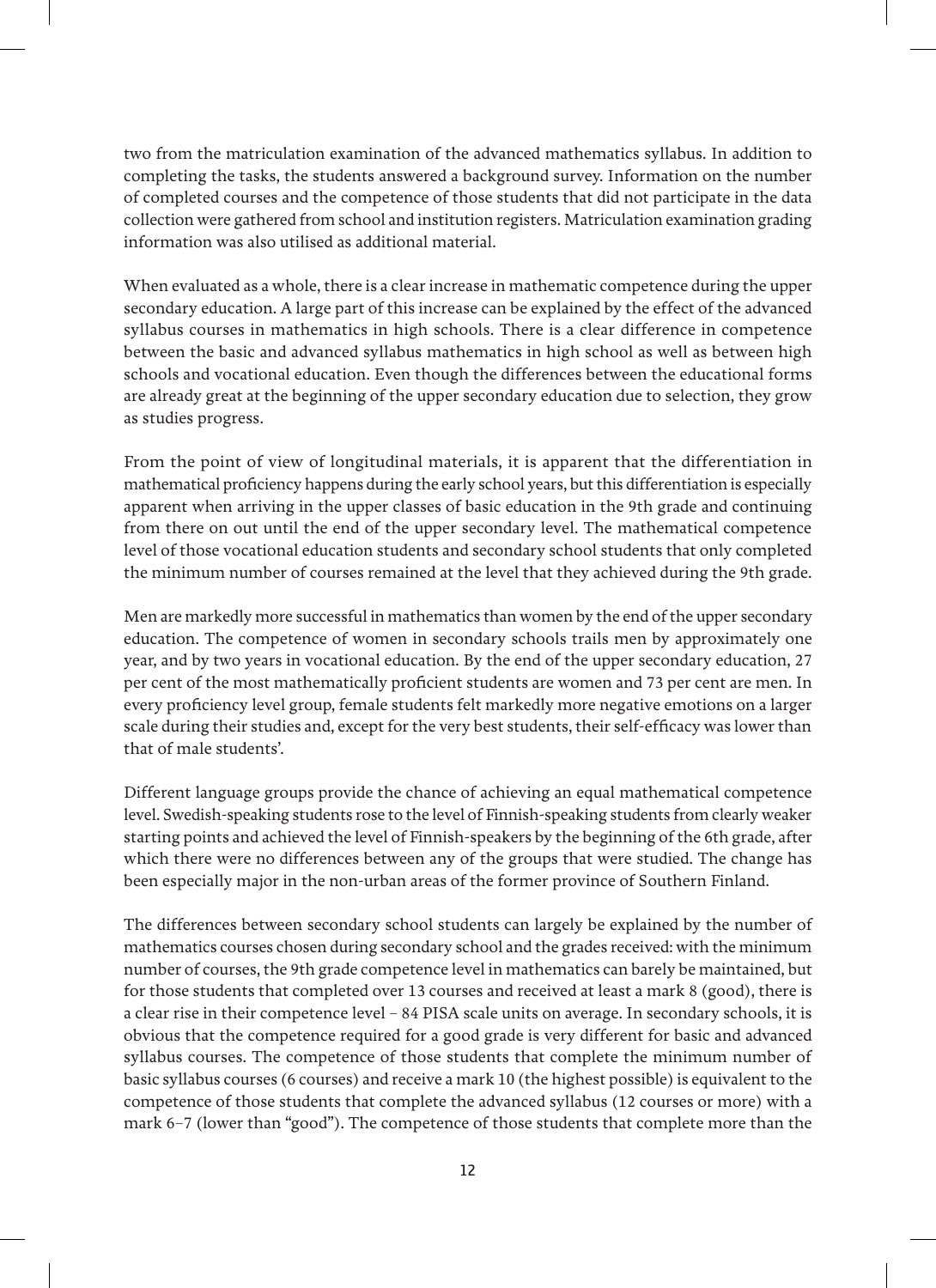minimum number of basic syllabus courses (7–11 courses) and receive a mark 10 is equivalent to the competence of those students that complete the advanced syllabus (12 courses or more) with a mark 8.

Vocational education offers the chance of achieving a competence level that is equivalent to an adequate, basic mathematics syllabus competence level. When the students are active, their level does not deviate from the average level of competence produced by the advanced syllabus in mathematics in secondary schools. Therefore, a vocational education does not prohibit those interested in mathematics from developing themselves and achieving a very high level of mathematical competence without a double degree, but this requires personal interest in the matter, as this level is not reached by just following the basic requirements of a vocational education degree. The number of students in vocational education who reach a good level, or especially an excellent level, is very small.

There is a clear connection between having parents with a secondary school education and a better result in mathematics by the end of the upper secondary level in both secondary schools and vocational education. If both parents have completed their matriculation examination – independent of the compositions of their matriculation examination tests or the points received – this adds around a 1.5–2 year study advantage for overall competence in both secondary schools and vocational institutions when compared to those students whose parents are not secondary school graduates. The benefit of a matriculation examination does not seem to increase in secondary school education: the difference between secondary school graduate parents and non-secondary school graduate parents is formed during the lower grades and remains the same throughout the school years in both secondary schools and vocational education.

When assessing the pedagogical solutions of teachers, the key factor for explaining competence in both vocational and secondary school education is how often the students feel that the matters studied became clear to them. It is unclear whether the lack of competence in students is the result of the matters not become clear to them or if the matters do not become clear to them since their level of competence is lower than others'. It seems likely that, in the best student groups, the best results are achieved in the groups where the teachers combine a meaningful differentiation between competence levels and assess the results' meaningfulness. However, the change in competence cannot really be explained with factors related to the pedagogical solutions of the teachers. The majority of the changes in competence during the upper secondary level can seemingly be explained with other factors.

In vocational education, the variation in student competence levels with different educational organisers is so great that the organiser's actions do not explain their competence at all, with their effect being around 0.5–1 per cent. In high schools, the school's role in both competence and in the change in competence is 8–9 percent, which is at a similar level as in basic education. The size of the school/organiser does not explain the variance in competence.

The given school marks (4–10) in schools with the best and weakest results do not match. Those schools that receive the best results clearly require more competence for the student's final marks than those schools that receive the weakest results. This phenomenon is especially apparent in